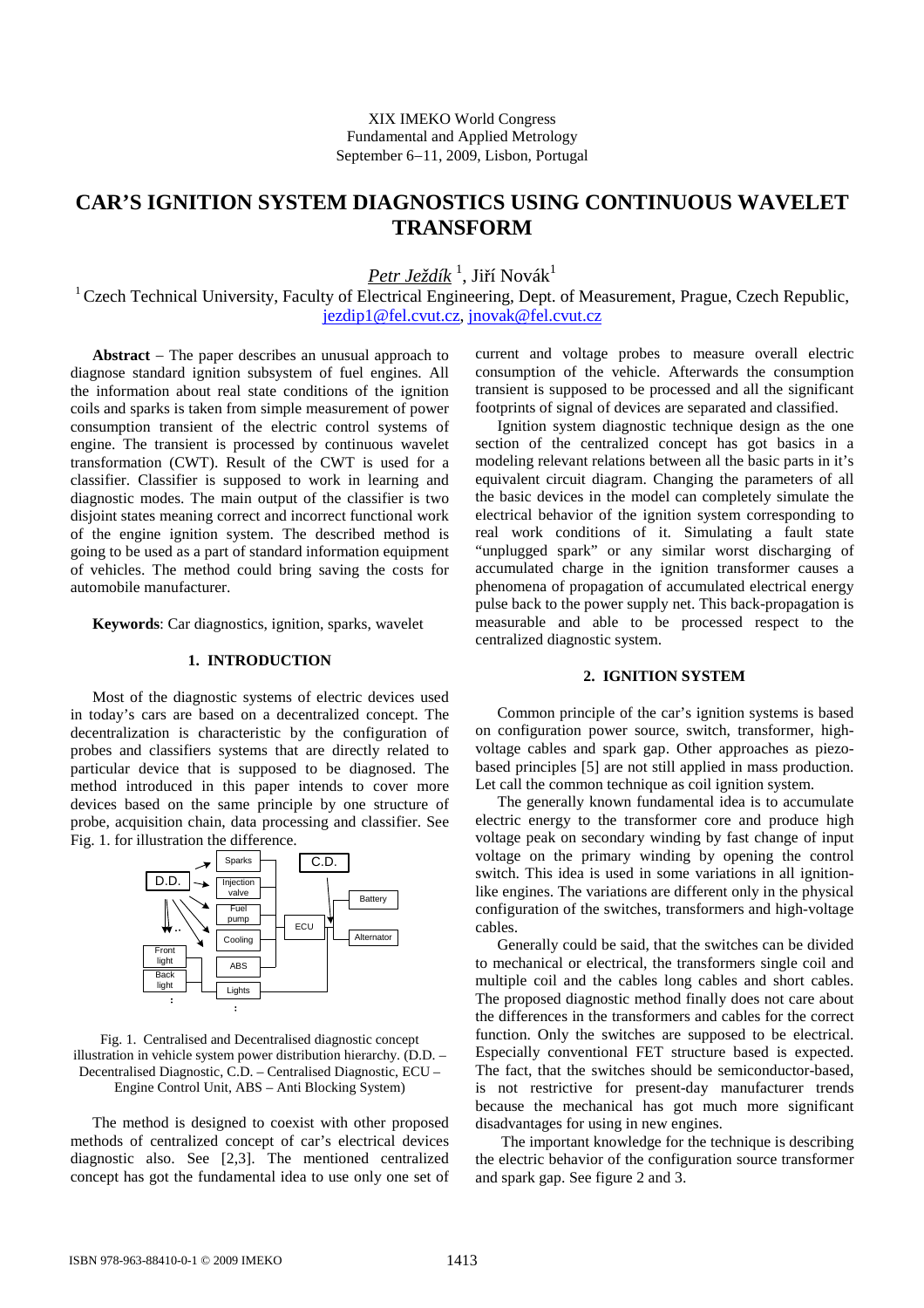

Fig. 2. Typical configuration of ignition systems – Double Coil Ignition system. (IGBT – FET based switch, Spark1,2 – block of the spark gaps)



Fig. 3. Electrical model of spark gap. (Relay – hysteresis controlling block, Breaker – controlled switch)

A detailed explanation of the model could be found in [1,3,4]. The spark gap model works as a switch. The switchon state is controlled by voltage on the contacts. It corresponds to the dielectric breakdown voltage of the environment in between to the gap contacts. It is a parameter of the air and fuel mixture in case of the engine. The switchoff state of the model is controlled by level of the current. The level corresponds to the sustaining value in manner similar to thyristor.

The model of the switching part consists of two diodes also. Those diodes with different threshold voltage allow dissipate the energy in primary circuit accumulated in the transformer when the flashing of the sparks does not consume it all. Just this primary current dissipation can be detected and used as the sign source for the system faults diagnose.

All the detectable faults have to have a relation to the worst discharging the energy in the secondary winding of the transformer. The basic faults can be "unplugged spark", "broken high voltage cable", "dirty discharger" and so on character. The typical simulated primary winding current transient of the "no faults" state and "fault state" can be seen at Figure 4.



Fig. 4. Simulation of typical "non-faults" transient of primary current a) and magnification to the significant part of typical "fault" transient b)

The signal of transformer primary current transient when the system is working properly has very similar shape to first order system step response. All the energy accumulated in transformer is dissipated in flashing and real transformer windings parameters.

Worst discharging conditions in the sparks i.e. the higher glow voltage value in spark gap in the model causes the whole energy accumulated in transformer can't dissipate in transformer winding and spark gaps fast enough and the voltage on primary coil grows over the protection voltage thresholds of semiconductor switch. Those thresholds are set up by anti-parallel set of diodes in the model. It results in the damped oscillation added to the first order step response of the primary current in transformer.

#### **3. SIGNAL PROCESSING**

The task of the project demands using only the information services available in the subject car or engine without any other intervention to the car's systems. The data buses using a communication standard and the probes set are used as the information source for the signs obtaining. First state of the diagnostic system is supposed to work in a learning mode. All types of the ignition systems can have behavioral differences. The system has to learn to classify the transients as the "OK" state and remember its profile. The system is supposed to work in the learning mode first amount of engine working hours when the operator installed the system to the car.

Afterwards the diagnostics should be switched to the diagnostic mode. It could happen either automatically or by hand by the operator. The small real conditions changing during the work time of the engine has to adjust the learned OK transient sign profile. Only the significant differences of the profile should be classified as the "FAULT" state.

The proposed technique needs to find the time of maximum load the transformer at first. Then the next time window of hundreds microseconds length is captured to the memory. The transient in this time window equals to the discharging the energy in the spark and the real ignition system. The time window length is set experimentally. It should cover all the potential signs of faults.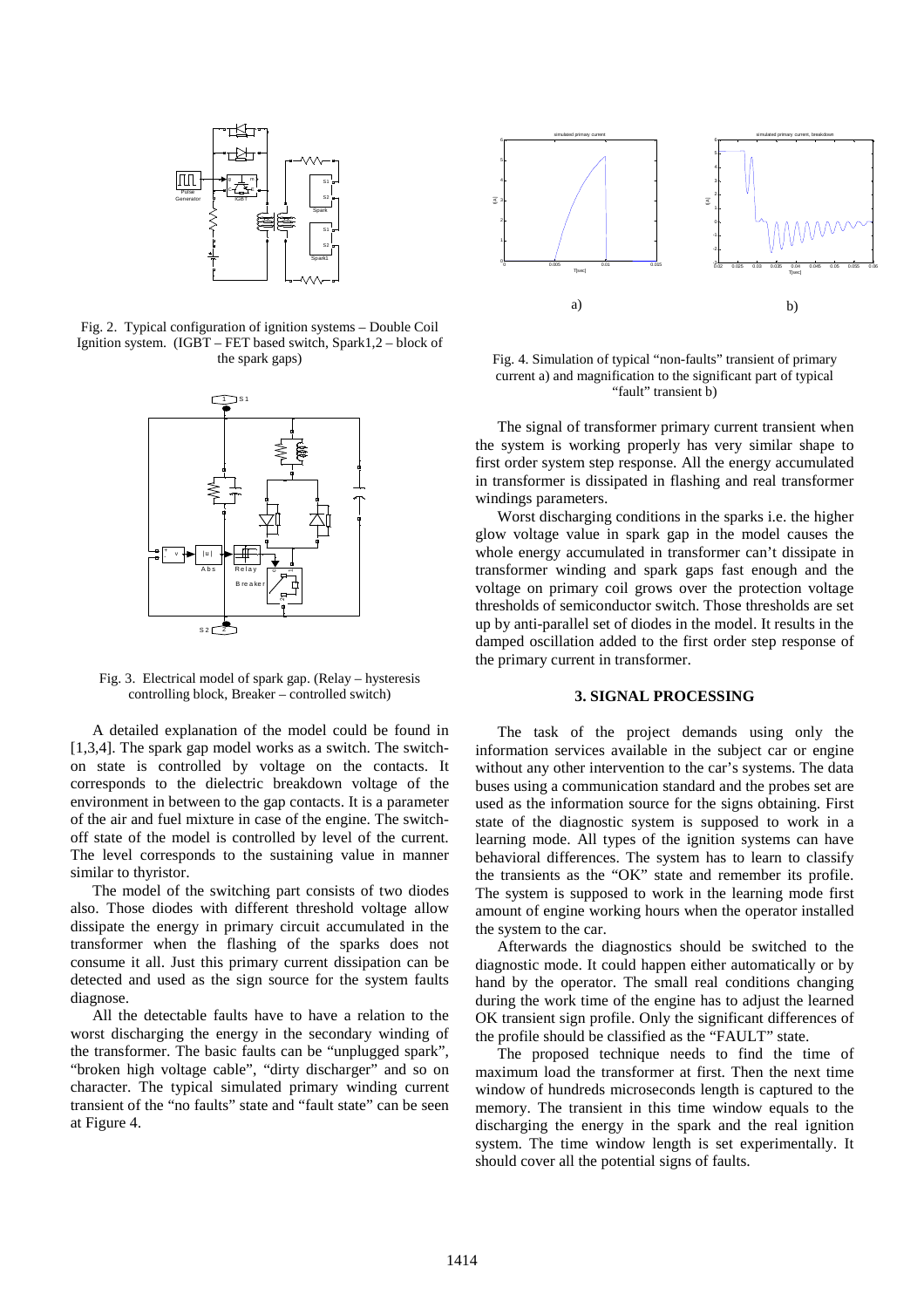The preliminary measurement shows two extremes of behavior the damped sine transient equal to real states of the spark. The one presents unplugged spark where the flash breaks the air around connector electrodes. It means higher glow voltage of the spark gap model and low switch off current level. The other one presents insulator breakdown. The glow voltage need not be higher but the switch off current level grows in this case. It causes longer transient of the damped wave because more accumulated energy needs to be dissipated in the circuits instead of flashing. See Fig.5.



Fig.5. Examples of discharging the energy in the ignition transformer. Double arrows show the possible shifts of the waves (1 – sign of the unplugged spark and air breakdown, 2 – unplugged spark and insulator breakdown, 3 – proper work of the spark gap)

Generally the time position of damped waves can move. The time changes character can be called as random because of all the significant influences to the air or insulators electric breakdown are not measurable in this project.

The main task of the ignition system diagnostics is to find and classify those waves in the current in primary winding of the ignition coils. The centralized concept demands to choose a point where all the primary coils are connected. It could be on one of the battery poles. However all the measurements that were done for this paper are carried out by current probes placed to point where all the engine electric parts are grounded to vehicle case. It means that all primary ignition coils windings are grounded to the same point. Consequently the probe at this point covers all the transformers and some other electric devices such as valves or fuel pumps that are interesting to diagnose. If there would be probe at the battery poles, there would have the devices as air conditions, radios, etc. influenced.

The easier way to implement a diagnostic system capable to recognize proper work of the ignition system could be just simple RMS (Root-Mean-Square) value of the signal. All the additional waves to the "OK" transient cause a higher RMS value of the signal.

The current transient at the grounding point is the superposition of many signal sources. See Fig.6. There are important just the parts around the relatively short and high peaks they correspond to the sparking transformers primary current. Even the sparking transients has got at least 10times higher basic frequency in the spectrum, the other devices superposing signals can significantly influenced the sparking signal element by their fast edges and they can change markedly the RMS value also.



Fig. 6. Typical current engine transient consisted of more signal sources. (Ignition – transient addition from ignition coils, Pump – periodic signal profile from fuel pump based on standard electric motor, Valves – first order system step response like signal of solenoid injection valves, PWM – Pulse Width Modulated preheating of lambda probes system fuel consistency regulation)

There is better to use some integral transformation such as STFT (Short Time Fourier Transform) or CWT (Continuous Wavelet Transform) [7] for higher robustness of the diagnostic algorithm. There is supposed to use a frequency – time window in range of computed coefficients related to the damped waves. The paper prefers to use CWT instead of STFT for better time localization of the breakdown respecting the analogy of the Heisenberg (3.1) uncertainty principle as a side effect [6]. The precise time localization can be useful for diagnostics of ignition control versus power of engine held by other projects.

$$
\Delta f \cdot \Delta t = const. \tag{3.1}
$$

The proposed algorithm stores to a memory a profile of maximums of coefficients in the frequency – time window during the learning phase. The real conditions of engine are supposed to be fully work during this phase. Let call those coefficients maximums as "learned profile". Gaussian mother wavelets are used to compute all the coefficients. After statistical amount of measurements the algorithm switch to a "background measurement" mode where it starts to compare all new incoming "OK" measured CWT coefficients to the learned profile. All the coefficients higher than the learned are summarized and stored. The sums could be called as "background". Afterwards the algorithm switches to the detection phase. There are the unknown real states CWT results hardly tresholded by learned profile. The result is summarized and compared with background.

The comparison the detected coefficient sum with background can be done by different ways. It depends on the demanded diagnose reliability of the system. If the classifier uses the maximum of the background as the threshold value, the "fault" diagnose when the real condition really fault may not be able to be correct in 100percents of samples. But the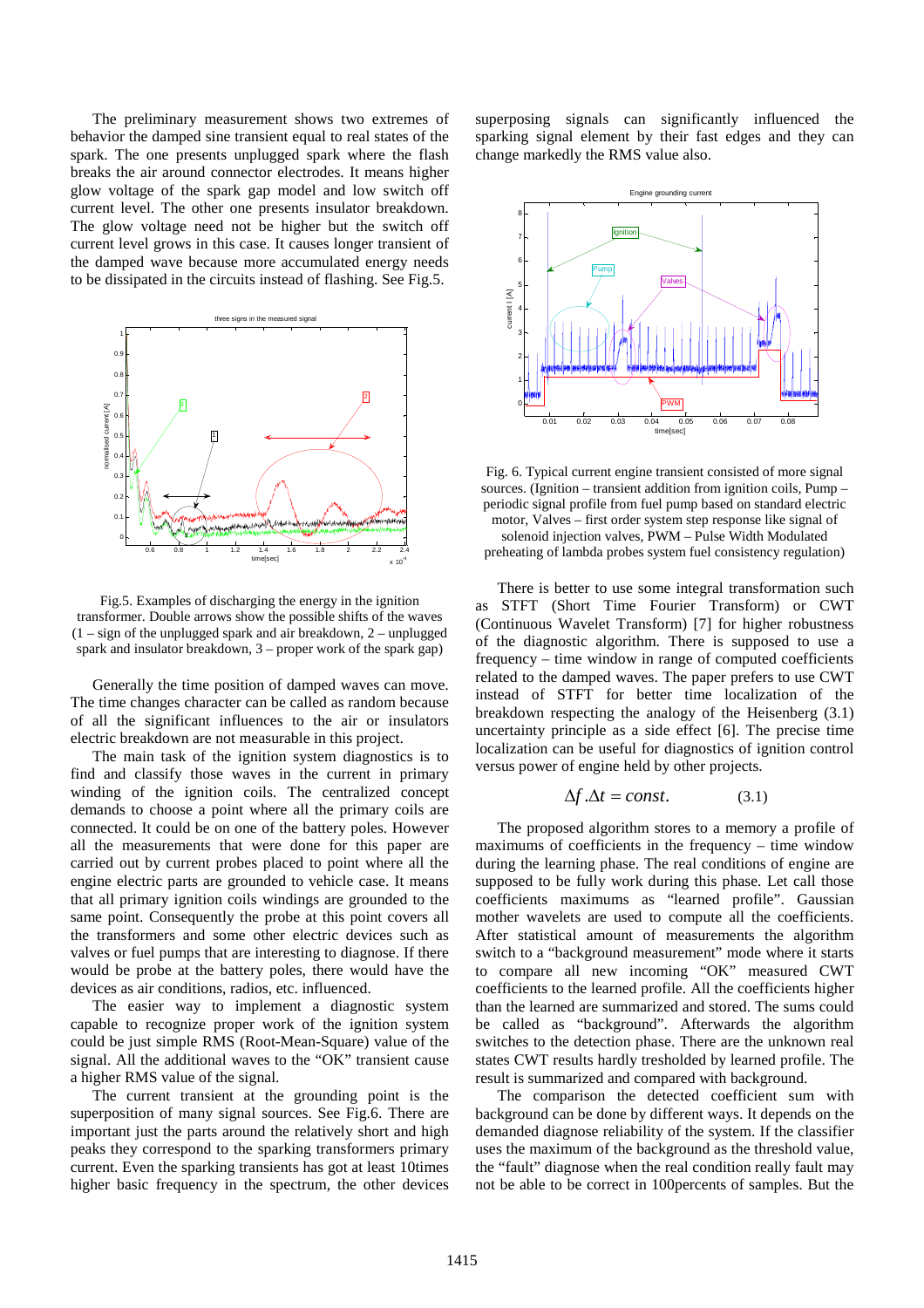error caused by "fault" diagnose when the real condition is OK is minimized. If there is used either mean value or any kind of median of the background sums, the correct "fault" diagnose grows but the wrong one also.

#### **4.RESULTS**

The algorithm was tested on five engines in cars from Skoda manufacturer. All the engines worked on single ignition coil ignition system. Two of them were fourcylinders and three three-cylinders. Overall seventeen cylinders i.e. seventeen sparks were tested. The time – frequency CWT coefficients window was set the same for all the measurement. The numbers of transient samples for learning mode were five thousand for learning phase, one thousand for background, five thousand for known fault state and five thousand for known ok state. All the measurements were done in laboratory conditions i.e. 20 degrees of Celsius of environment, normal operating temperature of all the engines.

#### *The algorithm Step by Step*

The algorithm illustrated in this subsection is only on the case of detection the "unplugged spark, insulator breakdown" fault (Fig. 5. signal nr. 2). The other faults are similar, but only the positions of CWT coefficients in time – frequency window are different.

The learned profile shows Fig. 7.



Fig.7. Learned coefficients profile. Proper work of ignition system



The background coefficients and their sums are shown at Fig. 8.

Fig. 8. Background coefficients a) and the sums of the coefficients related to sample numbers b)

The coefficients of "fault" diagnose and the sums as the classifier inputs are shown at Fig. 9.



Fig. 9. Thresholded coefficients contour diagram a) and the sums of the coefficients related to sample numbers

The reliability for maximum background comparison was around sixty percent with less than one percent of wrong diagnose. There were ninety five percent hits for faults and less than ten percent wrong diagnoses for using the mean value of background for classifier thresholding. See table 1.

| Statistical results table (different engines) |                                       |                                |     |     |     |     |
|-----------------------------------------------|---------------------------------------|--------------------------------|-----|-----|-----|-----|
|                                               |                                       | Percentage of "Fault" diagnose |     |     |     |     |
| Spark nr.                                     |                                       |                                |     | 3   |     | 5   |
| Real state                                    | Classifier<br>background<br>threshold |                                |     |     |     |     |
| Fault                                         | max                                   | 55                             | 62  | 75  | 72  | 77  |
|                                               | mean                                  | 99                             | 98  | 100 | 97  | 100 |
| <b>OK</b>                                     | max                                   |                                | 0,1 | 0,2 | 0.3 | 0,2 |
|                                               | mean                                  | $\mathcal{R}$                  | 5,5 | 7,8 | 6,3 | 9,2 |

Table 1. Results comparison table

## **FUTURE RESEARCH**

 The next step of developing the diagnostic technique should be detail ignition system model extension for better understanding time dependencies of damped waves as the diagnostic signs. It could be useful for dynamic settings of the time – frequency window for CWT analysis. Also the statistical measurement taken in higher amount of engines could bring better confidence to the algorithm

#### **CONCLUSIONS**

The centralised concept of car's diagnostic as a possibility of saving costs for automobile producers was introduced. The algorithm for conventional ignition system of combustion engines using Continuous Wavelet Transform coefficients hard – thresholding was described. There were also presented first results of statistical technique quality measurement. All the results show possibility of usefulness the technique for real diagnostic systems.

### **ACKNOWLEDGMENTS**

This research was supported by the Czech Ministry of Education project No. 1M0568